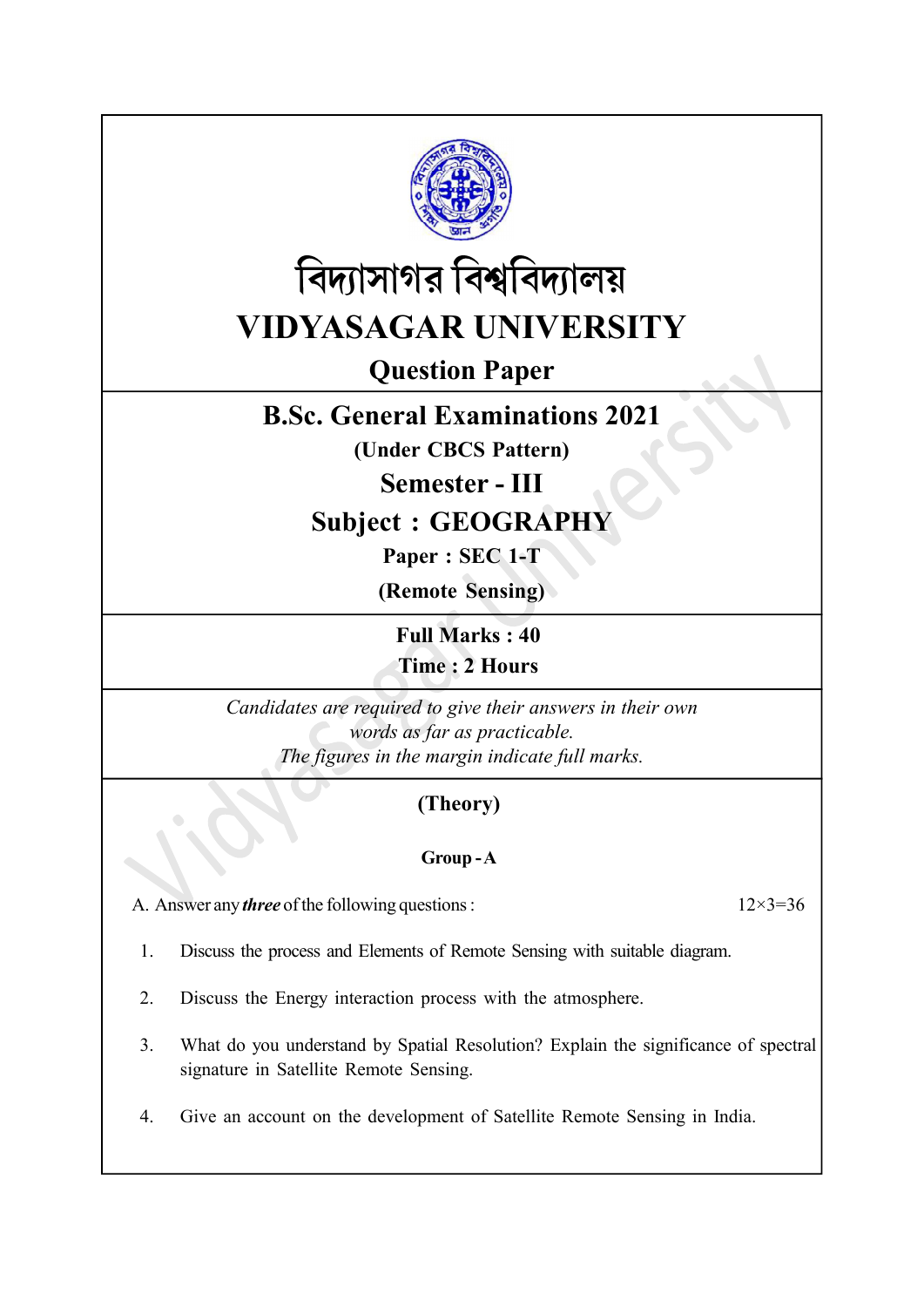- 5. Discuss the fundamental steps in Image processing : Acquisition, Enhancement and transformation.
- 6. Explain the main features of land use land cover (LULC) Preparation from satellite images.

#### Group - B

B. Answer any *two* of the following questions :  $2 \times 2 = 4$ 

- 1. What is temporal resolution?
- 2. Describe the cause of non-selective scatter.
- 3. Define sensor.
- 4. What is FCC?

 $\mathcal{L}$ .

### বঙ্গানুবাদ

### বিভাগ-ক

- ক. নিম্নলিখিত যে কোনো **তিনটি** প্রশ্নের উত্তর দাও ঃ
	- দূরসংবেদন এর প্রক্রিয়া এবং উপাদানগুলি উপযুক্ত চিত্র সহকারে আলোচনা কর।
	- বায়ুমণ্ডলের সাথে শক্তির মিথস্ক্রিয়া প্রক্রিয়াটি আলোচনা কর।  $\lambda$ .
	- স্থানিক বিভেদন বলতে কি বোঝ? স্যাটেলাইট দুরসংবেদন ব্যবস্থা এ বর্ণালী স্বাক্ষরের তাৎপর্য ব্যাখ্যা  $\bullet$ . কর। $\blacksquare$
	- ভারতে উপগ্রহ দুরসংবেদন ব্যবস্থার বিকাশের বিবরণ দাও। 8.
	- চিত্র বিশ্লেষণ এর মৌলিক ধাপগুলো আলোচনা কর ঃ আহরন, বর্ধিতকরন এবং রূপান্তরকরন।  $\alpha$ .
	- উপগ্রহ ছবি থেকে ভূমি আছাদন ও ভূমি ব্যবহারের (LULC) চিত্র প্রস্তুতির প্রধান বিষয়গুলি ব্যাখ্যা কর।  $\mathcal{P}$ .

 $20 = 20 \times 52$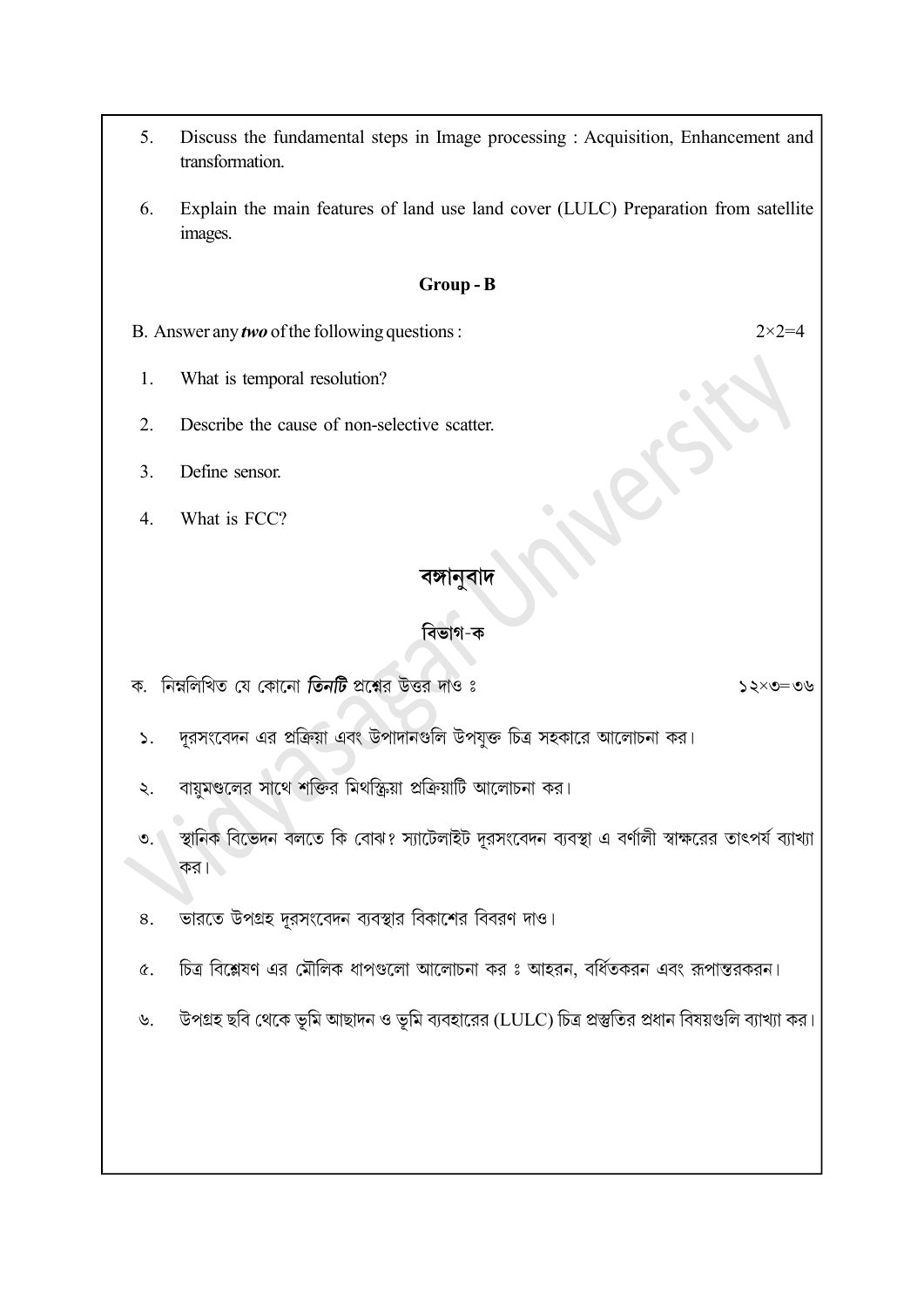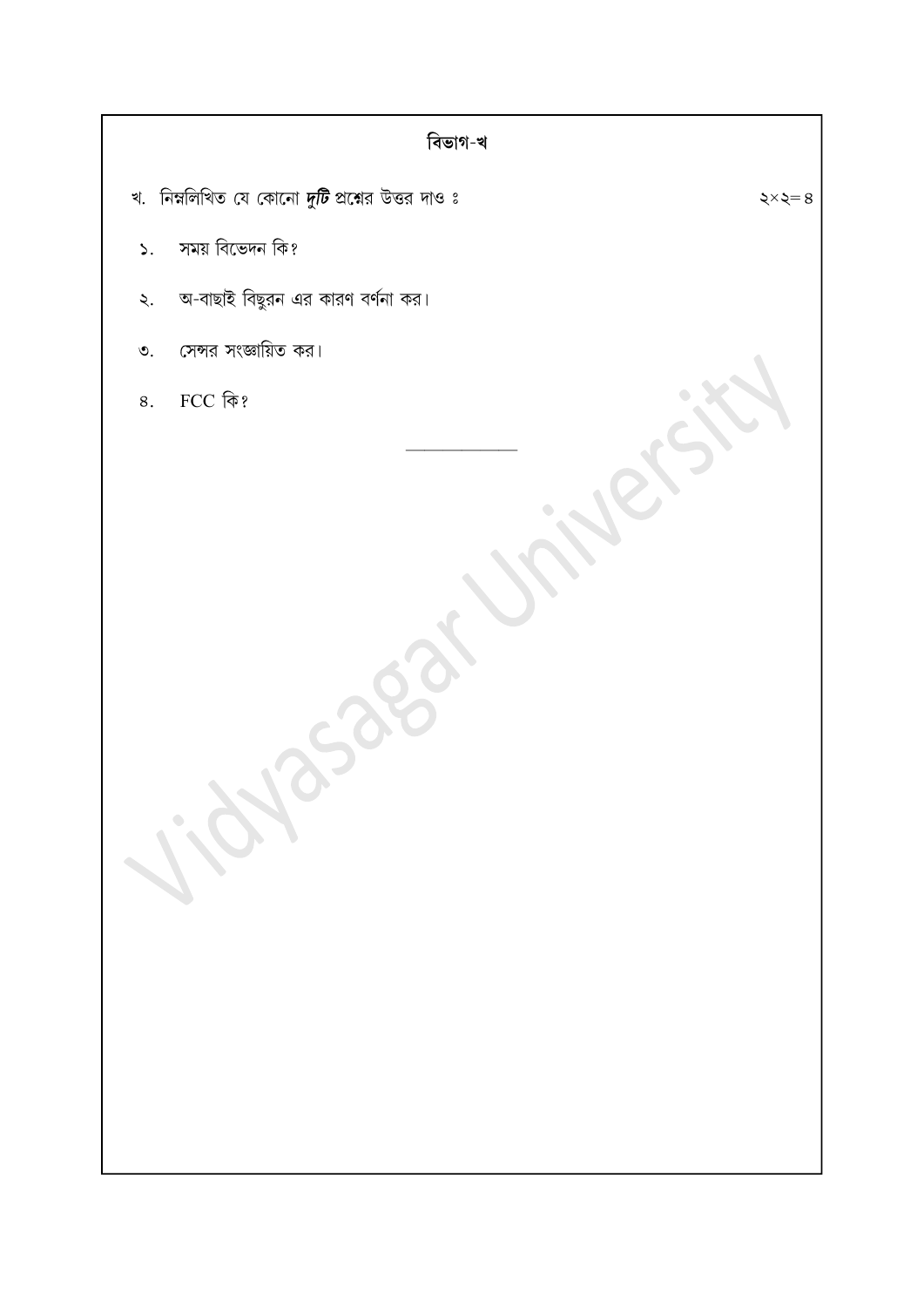## Or, Paper - SEC 1-T (Geographic Information System)

#### (Theory : Marks - 40)

#### Group - A

A. Answer any *three* of the following questions :  $12 \times 3 = 36$ 

- 1. Define the meaning of GIS. Briefly discuss the component of GIS.
- 2. What is Raster and Vector Data? Compare and contrast the Raster and Vector Data Structure used in GIS.
- 3. How do we represent Geographic Information in a computer? Write down the application of GIS.
- 4. What is Digitization? Illustrate the different types of digitizing error in GIS.
- 5. Write the advantages and disadvantages of raster and vector data structure.
- 6. What do you mean by 'Rasterization' and 'Vectorization'? Briefly discuss about Spatial Data Analysis.

### Group - B

B. Answer any *two* of the following questions :  $2 \times 2 = 4$ 

- 1. What is georeferencing?
- 2. What is Overlaying?
- 3. What do you mean by Geographical Data?
- 4. What is Attribute data?